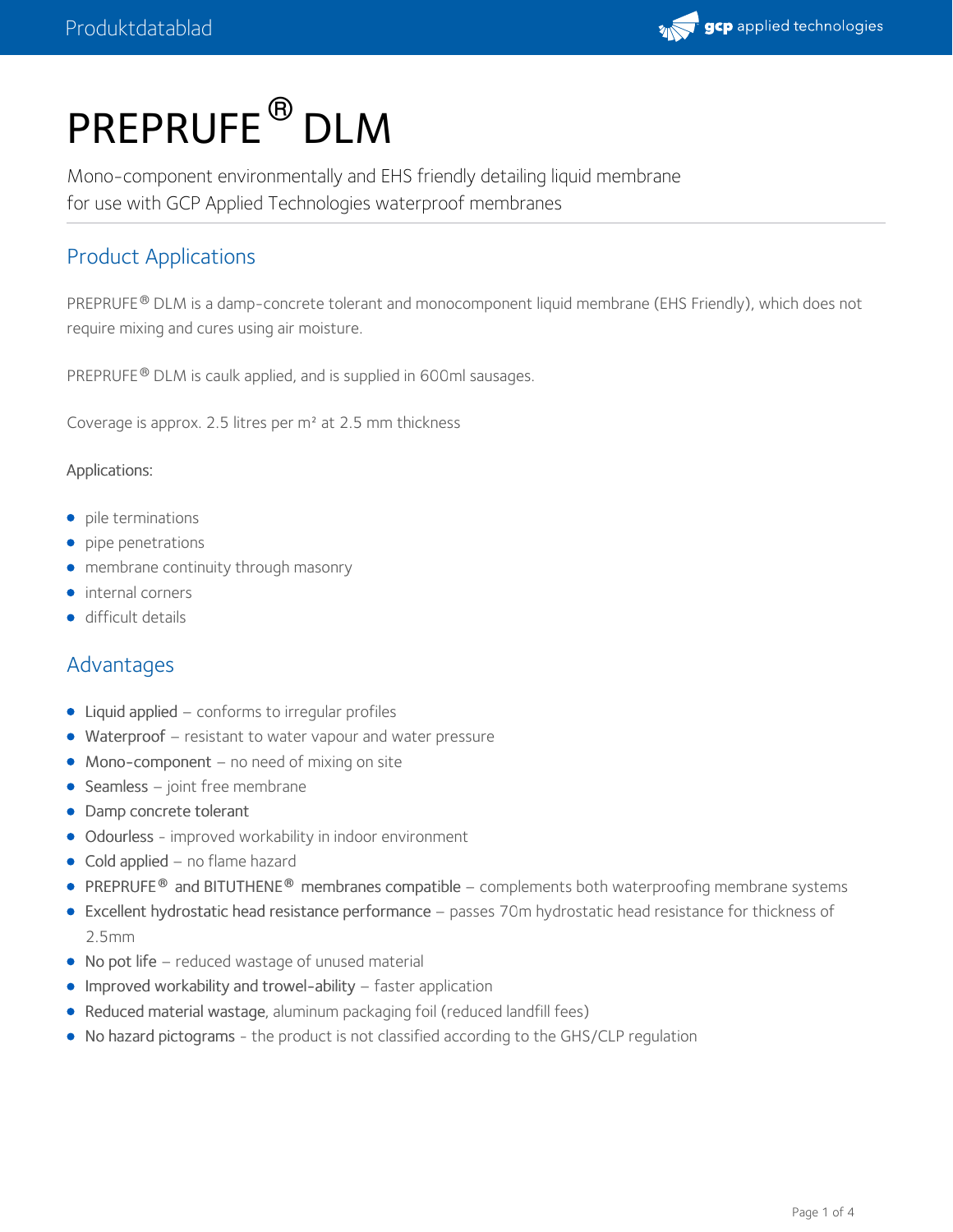

## Installation

#### Substrate Preparation

Apply it to clean, dirt free, frost-free surfaces at a coverage rate of 2.5 litres per m<sup>2</sup>. Allow the product to dry 60 minutes or until tack-free. Curing time may be longer in cold temperatures. Thick layer of product (except for fillet) should be avoided as this will lengthen the drying time.

Substrates should be dry or damped touch dry and free from surface condensation or standing water. All surfaces should be clean and free from dust, dirt, site debris, grease and any other contaminants that may compromise adequate adhesion.

#### Installation Details

Ambient temperature shall be +5°C and rising.

<code>PREPRUFE®</code> DLM may be used as a pointing surface sealer. A minimum overlap of the <code>PREPRUFE®</code> and <code>BITUTHENE®</code> sheet membrane of 50 mm shall be provided.

PREPRUFE  $^\circledR$  DLM is compatible with dry BITUTHENE  $^\circledR$  Primer W2 and the compound used on all PREPRUFE  $^\circledR$  and BITUTHENE® systems.

PREPRUFE® DLM will adhere to clean, dry metal substrates, PVC pipes and epoxy adhesive.

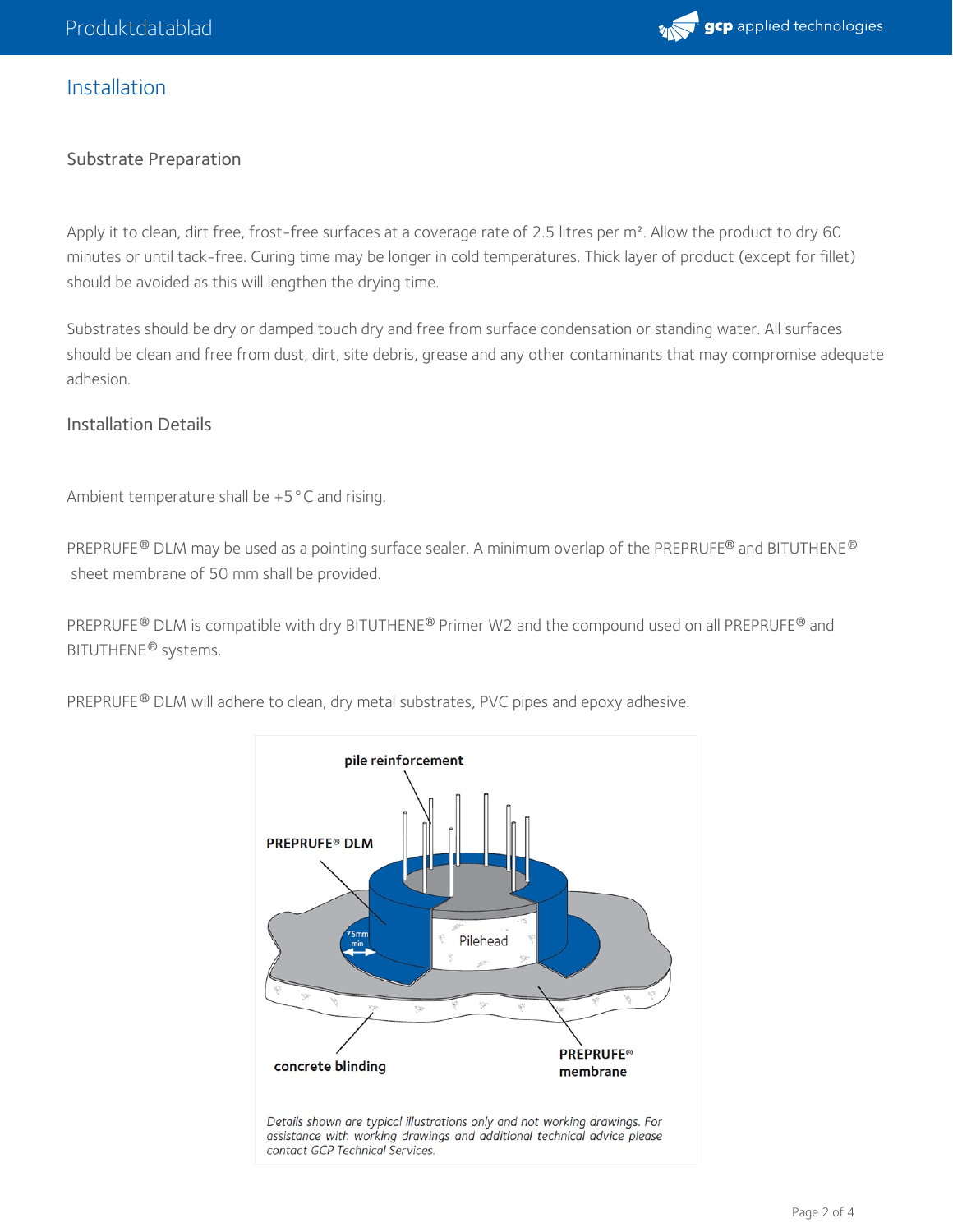

| Supply                                           |                                                                 |
|--------------------------------------------------|-----------------------------------------------------------------|
| PREPRUFE <sup>®</sup> DLM                        | 600ml sausage                                                   |
| Shelf Life                                       | 12 months                                                       |
| BITUTHENE <sup>®</sup> Primer W2                 | 5 litre bottle                                                  |
| Ancillary Equipment                              |                                                                 |
| Solid barrel gun, spatula, trowel or float.      |                                                                 |
| Approximate Coverage:                            | PREPRUFE® DLM 600 millilitre package coverage per linear meter: |
| 2.5 mm thick x 300 mm wide                       | 0.8 Linear Meter per 600ml package                              |
| 2.5 mm thick x 2 x 150 mm wide with 20 mm Fillet | 0.7 Linear Meter per 600ml package                              |
| 2.5mm thick x 20 mm Fillet                       | 3 Linear Meters per 600ml package                               |
|                                                  |                                                                 |

Coverage information are typical and based on the smooth surface and will vary with surface texture

### Mixing

PREPRUFE® DLM is mono-component and doesn't require mixing on site.

#### Application

Apply PREPRUFE $^\circledR$  DLM with a solid barrel gun and trowel the product to achieve a minimum thickness of 2.5 mm. Once applied, PREPRUFE® DLM will create a dry skin layer within one hour at normal ambient temperatures which will allow the product to be covered and to continue the works on site.

Material which has hardened on the installation tools must be discarded, and the tip of the gun's nozzle must be trimmed before every application.

In case of application of PREPRUFE® 800PA, PREPRUFE® Tape and BITUTHENE® membranes on top of already cured PREPRUFE  $^\circledR$  DLM, it is required to prime the cured product with BITUTHENE  $^\circledR$  Primer W2.

Avoid thick layers of product, as in depth curing will take longer. To speed up the curing time, you may vaporize some water on the applied product.

At temperatures below +10°C, store overnight at +20°C to improve product's workability.

Clean tools and equipment with solvent tool cleaner before PREPRUFE® DLM has cured.

#### Damage Repair

• Damaged PREPRUFE® DLM can be repaired using PREPRUFE® DLM. Fully or partially cured PREPRUFE® DLM can be repaired using fresh PREPRUFE ® DLM which will bond very well to already applied PREPRUFE® DLM. The PREPRUFE ® DLM that needs repairing needs to be degreased and dust free.